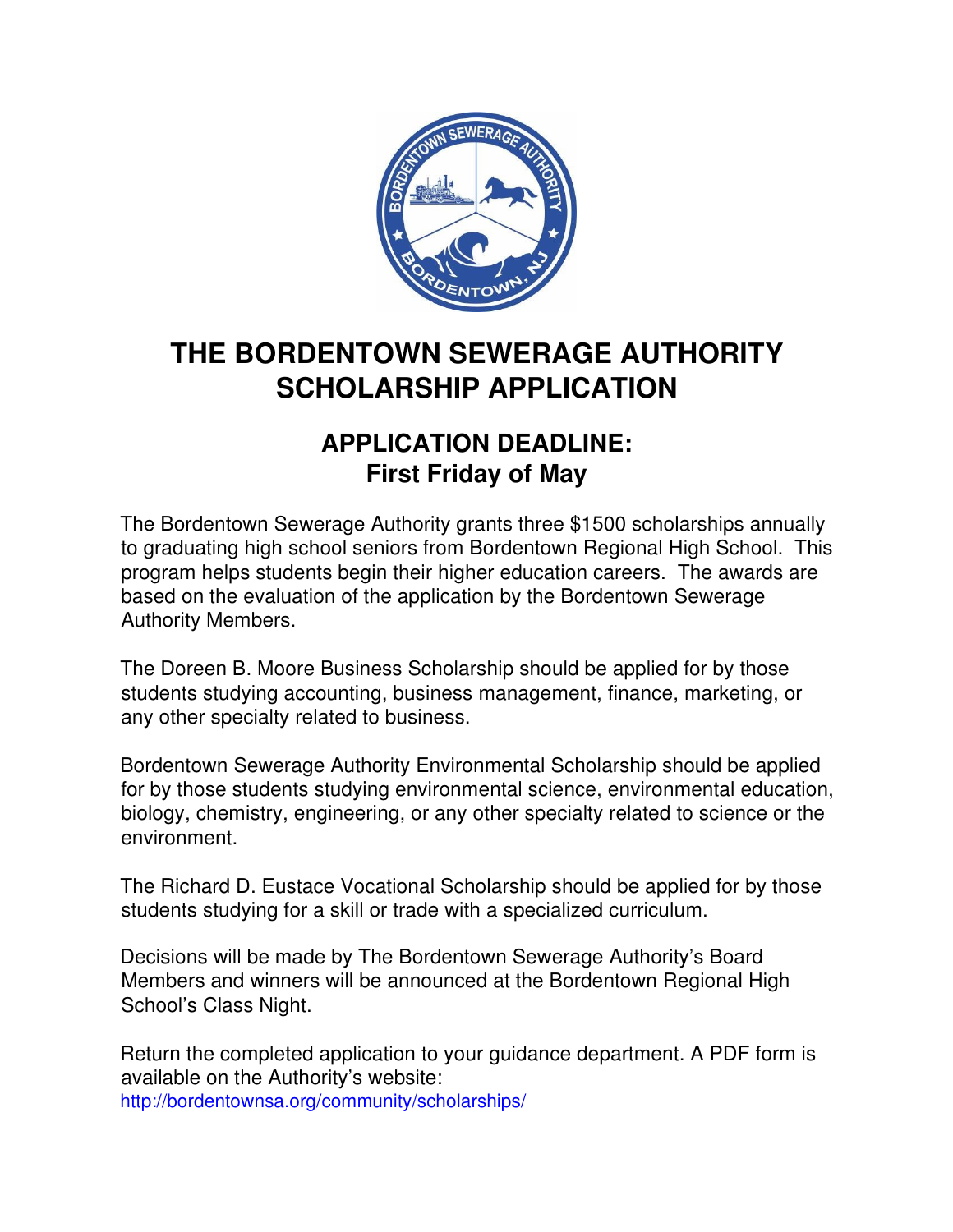## Bordentown Sewerage Authority Scholarship Application



 Please Check Scholarship name for this Application:

- **□ Environmental award of \$1,500**
- **□ Business award of \$1,500**
- **□ Vocational award of \$1,500**

form is fillable; visit our website: <http://bordentownsa.org/community/scholarships/>

| Name      |  |
|-----------|--|
| Address   |  |
| Telephone |  |

| Schools applied to: |  |
|---------------------|--|
|                     |  |
| 2.                  |  |
|                     |  |
|                     |  |
|                     |  |
|                     |  |
|                     |  |

 Have you been granted admission by a school or college? If so, where? \_\_\_\_\_\_\_\_\_\_\_\_\_\_\_\_\_\_\_\_\_\_\_\_\_\_\_\_\_\_\_\_\_\_\_\_\_\_\_\_\_\_\_\_\_\_\_\_\_\_\_\_\_\_\_\_\_\_\_\_

What is the total first year cost? \_\_\_\_\_\_\_\_\_\_\_\_\_\_\_\_\_\_\_\_\_\_\_\_\_\_\_\_\_\_\_\_\_\_\_\_\_\_\_\_\_\_\_\_\_\_\_\_\_\_ (Includes tuition, room & board)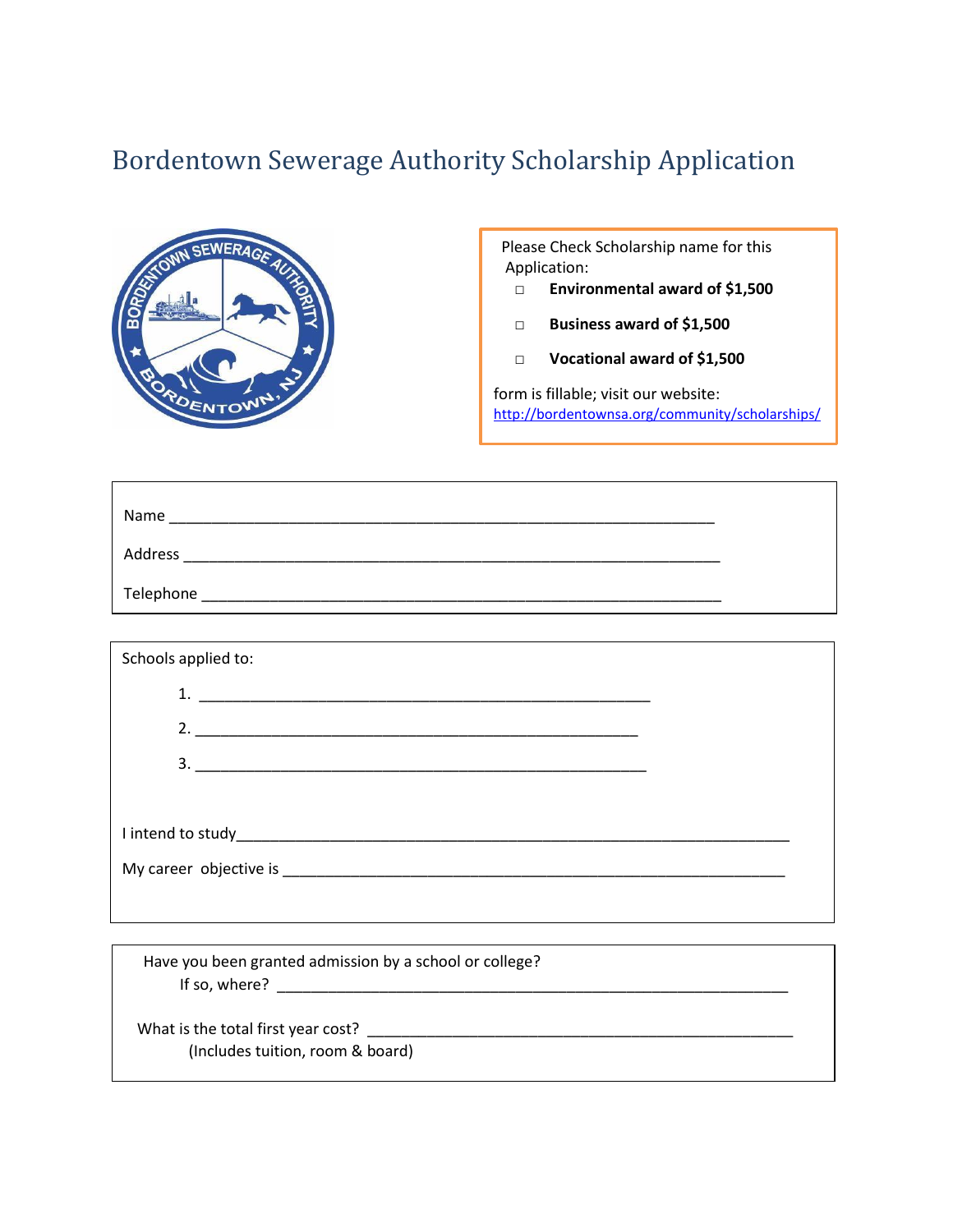Page 2

| <b>Financial Resources:</b>                                                                           |  |
|-------------------------------------------------------------------------------------------------------|--|
| What is the total first year cost? (Includes tuition, room & board) \$_______________________________ |  |
| Are you receiving any financial aid from this school /college? If so, what amount?                    |  |
| Are you receiving any financial aid from any other source? (Includes scholarships, grants, etc.)      |  |
|                                                                                                       |  |
| Total amount of money you may have available from your parents, your savings and other sources        |  |
| Do you have siblings in college? If yes, total number                                                 |  |

#### Activities:

List the school extra-curricular activities in which you have participated and in what years: (Include clubs, teams, musical organizations, student government, etc.) Tell us about any awards, recognitions, or achievements and leadership roles you held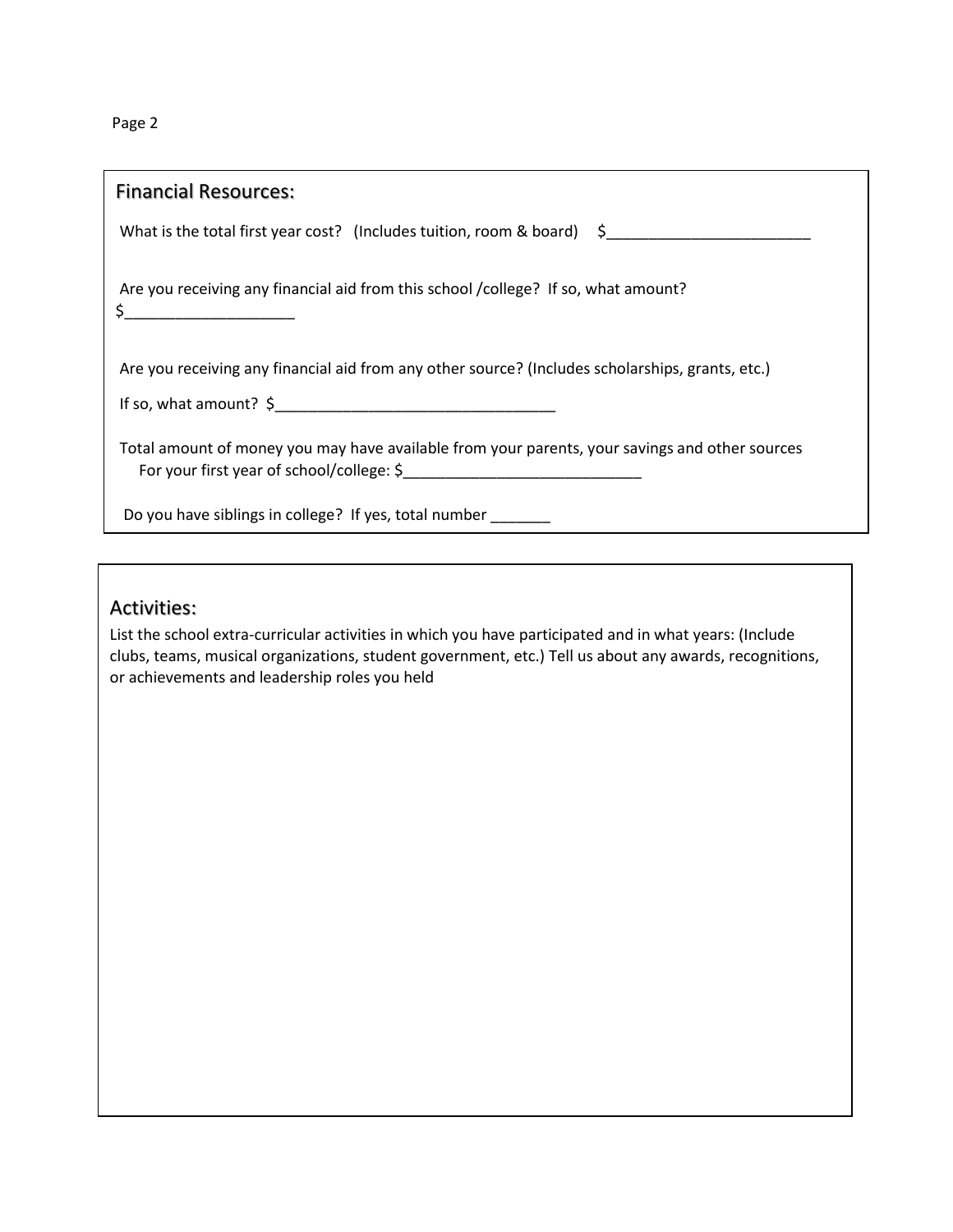Page 3

#### Community Activities:

List any community-based activities in which you have participated outside of school. How much time did you spend? Did you hold leadership rolls? What satisfaction did you receive from your participation and/ or what have you learned from your participation?

Is there any additional information you want The Bordentown Sewerage Authority's Board Members to know?

#### **Be sure to include:**

- 1. Please write an essay of no more than 250 words on the subject "WHAT GOALS DO YOU EXPECT TO ATTAIN BY FURTHERING YOUR EDUCATION IN THIS FIELD?" Please include your name on each page of your attached essay or use page 4 of this application to complete the essay.
- 2. Please attach any Letters of Recommendation from your Principal, Guidance Counselor or other School Staff Members to this application.
- 3. Please attach a copy of your high school transcript to this application.

I certify that each of the answers included on this application are correct to the best of my knowledge. I certify that I wrote the attached essay.

Applicant's Signature Date Date Applicant's Signature Date

 $\overline{\phantom{0}}$